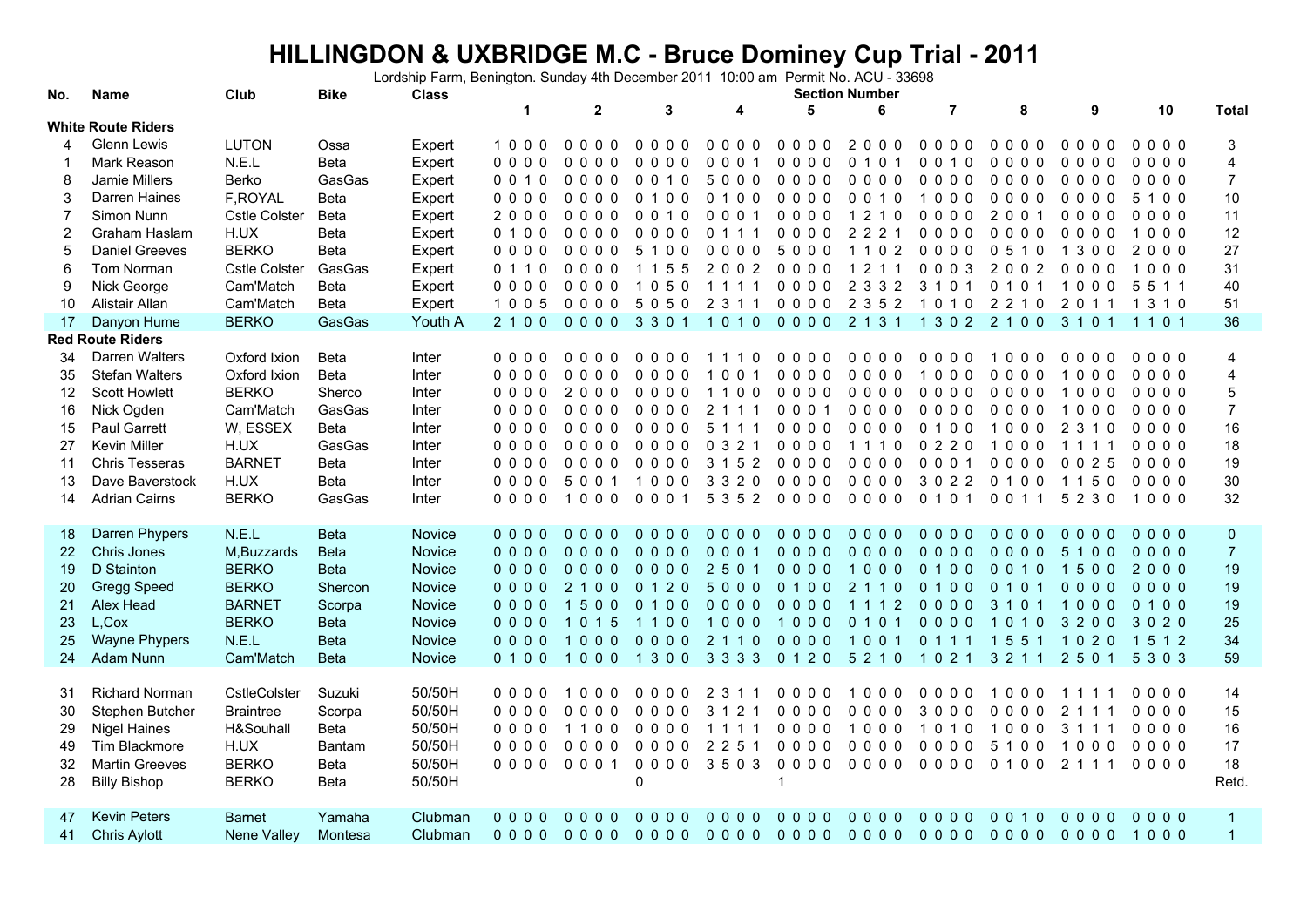## **HILLINGDON & UXBRIDGE M.C - Bruce Dominey Cup Trial - 2011** Lordship Farm, Benington. Sunday 4th December 2011 10:00 am Permit No. ACU - 33698

| No. | Club<br><b>Bike</b><br><b>Class</b><br>Name |               |              |                          |                |                         |                |              | <b>Section Number</b> |                                              |                          |                |                                  |                               |                         |
|-----|---------------------------------------------|---------------|--------------|--------------------------|----------------|-------------------------|----------------|--------------|-----------------------|----------------------------------------------|--------------------------|----------------|----------------------------------|-------------------------------|-------------------------|
|     |                                             |               |              |                          | -1             | $\mathbf{2}$            | 3              |              | 5                     | 6                                            | 7                        | 8              | 9                                | 10                            | <b>Total</b>            |
| 37  | <b>Graham Hull</b>                          | <b>BERKO</b>  | GasGas       | Clubman                  | $0000$         | $0000$                  | $0000$         | 1000         | $0000$                | $0000$                                       | $0000$                   | 0200           | 0000                             | $0000$                        | $\mathbf{3}$            |
| 40  | <b>Russ Olivant</b>                         | H.UX          | <b>Beta</b>  | Clubman                  | $0000$         | $0000$                  | $0000$         | 2 0 1 0      | $0000$                | 0 1 0 0                                      | 1000                     | 1100           | $0000$                           | 0000                          | $\overline{7}$          |
| 48  | <b>Stephen Pearce</b>                       | <b>BERKO</b>  | Montesa      | Clubman                  | $0000$         | 0000                    | 1000           | 0210         | $0000$                | $0000$                                       | $0000$                   | 0 1 2 0        | $0000$                           | $0000$                        | $\overline{7}$          |
| 38  | <b>Mark Howse</b>                           | F, ROYAL      | Yamaha       | Clubman                  | $0000$         | $0000$                  | $0000$         | 1 1 0 2      | $0000$                | 2000                                         | 1000                     | $0000$         | 1000                             | 0000                          | $\bf 8$                 |
| 46  | Pete Haines                                 | F, ROYAL      | <b>Beta</b>  | Clubman                  | $0000$         | 1000                    | 0 1 0 0        | 2000         | $0000$                | $0000$                                       | $0000$                   | 3010           | $0000$                           | $0000$                        | $\bf 8$                 |
| 39  | <b>Martin Howlett</b>                       | <b>BERKO</b>  | Sherco       | Clubman                  | $0000$         | 5000                    | $0000$         | 1000         | $0000$                | 0 0 1 1                                      | 1000                     | $0010$         | 0000                             | $0000$                        | 10                      |
| 42  | <b>Matthew Clark</b>                        | <b>BERKO</b>  | Montesa      | Clubman                  | $0000$         | $0000$                  | 1000           | 1020         | $0000$                | $0000$                                       | 0000                     | 1010           | 3 <sub>0</sub><br>0 <sub>0</sub> | 000<br>$\overline{1}$         | 10                      |
| 43  | James Clark                                 | <b>BERKO</b>  | Montesa      | Clubman                  | 1000           | 0010                    | 1000           | 1 3 1 0      | 0000                  | $0000$                                       | 0010                     | 1200           | 1000                             | 1000                          | 14                      |
| 67  | <b>David Millers</b>                        | <b>BERKO</b>  | GasGas       | Clubman                  | $0000$         | 0050                    | 0000           | 0000         | 0000                  | 5000                                         | 0000                     | 2 0 1 0        | 1000                             | 1010                          | 16                      |
| 36  | <b>Nick Boxall</b>                          | Nene Valley   | <b>Beta</b>  | Clubman                  | 0 <sub>0</sub> | 0 <sub>5</sub>          | 0 <sub>0</sub> | $\mathbf{0}$ | 0 <sub>0</sub>        | 0 <sub>0</sub>                               | 1 <sub>0</sub>           | 0 <sub>0</sub> | 20                               | 0 <sub>0</sub>                | Retd.                   |
|     |                                             |               |              |                          |                |                         |                |              |                       |                                              |                          |                |                                  |                               |                         |
| 51  | James Edwards                               | <b>BARNET</b> | BSA B40      | Pre65 <sub>R</sub>       | 0500           | 0000                    | 0000           | 1 1 5 5      | $0000$                | 0000                                         | $0000$                   | 0200           | 2000                             | 0000                          | 21                      |
| 50  | Bryan Messenger                             | K&K           | <b>BSA</b>   | Pre65 <sub>R</sub>       | 0 <sub>0</sub> | 5 0                     | 0025           |              | 100                   | 3 3 2                                        | 0 <sub>0</sub>           | 2 0 5          | 2 <sub>1</sub>                   | 5<br>5                        | Retd.                   |
| 26  | Sam Phypers                                 | N.E.L         | <b>Beta</b>  | Youth B                  | 2000           | 3000                    | 3 1 0 0        | 3 3 3 3      | 0000                  | 0200                                         | 1200                     | 1000           | 0000                             | 0000                          | 27                      |
|     | <b>Blue Route Riders</b>                    |               |              |                          |                |                         |                |              |                       |                                              |                          |                |                                  |                               |                         |
| 58  | <b>Giles Whalley</b>                        | K&K           | Triumph      | Pre65 <sub>B</sub>       | $0000$         | 0000                    | 0000           | 0000         | 0000                  | 0000                                         | 0000                     | 0000           | 0000                             | 0000                          | $\mathbf 0$             |
| 55  | John Eckhart                                | Wycombe       | Triumph      | Pre65 <sub>B</sub>       | 0000           | $0000$                  | 0000           | 0000         | $0000$                | 0500                                         | $0\quad 0\quad 0\quad 0$ | 1000           | $0000$                           | 0005                          | 11                      |
| 53  | Malcolm White                               | W.M.A         | Triumph      | Pre65 <sub>B</sub>       | 0000           | 0050                    | 0000           | 0 0 1 0      | $0000$                | 2500                                         | $0000$                   | 0000           | $0000$                           | $0000$                        | 13                      |
| 57  | Phil Speed                                  | <b>BERKO</b>  | <b>BSA</b>   | Pre65 <sub>B</sub>       | 1100           | 3 3 0 3                 | 3 3 0 0        | 3 3 5 2      | 0 0 1 0               | 3 2 2 3                                      | $0000$                   | 1000           | 0000                             | 3 2 3 3                       | 53                      |
| 54  | Paul Adams                                  | H.UX          | Triumph      | Pre65 <sub>B</sub>       | 0000           |                         | 2 3 2 2 0      |              | 0505                  | 0 3 2 1                                      | 0000                     | 0001           | 0 1 5 1                          | 3                             | Retd.                   |
| 56  | <b>Arthur Tomkinson</b>                     | Berko         | Greeves      | Pre65 <sub>B</sub>       |                |                         |                |              | $\Omega$              | 0                                            | $\Omega$                 | $\mathbf{0}$   | $\mathbf 0$                      |                               | Retd.                   |
|     |                                             |               |              |                          |                |                         |                |              |                       |                                              |                          |                |                                  |                               |                         |
| 63  | <b>Mick Adams</b>                           | H.UX          | Xispa        | Sportsman 0 0 0 0        |                | $0000$                  | $0000$         | $0000$       | $0000$                | 0000                                         | $0000$                   | $0000$         | 0000                             | 0000                          | $\mathbf 0$             |
| 61  | <b>Bob Twigg</b>                            | K&K           | <b>Beta</b>  | Sportsman 00000 0000     |                |                         | $0000$         | $0000$       | $0000$                | 0100                                         | $0000$                   | $0000$         | $0000$                           | $0000$                        | $\mathbf{1}$            |
| 62  | <b>Stephen Ross</b>                         | H.UX          | Honda        | Sportsman 0 0 0 0        |                | 1000                    | $0000$         | $0000$       | $0000$                | $0000$                                       | 0 1 0 0                  | $0000$         | 0000                             | 0000                          | $\overline{2}$          |
| 60  | <b>Roy Phypers</b>                          | N.E.L         | It's a Bitsa | Sportsman 0 0 0 0        |                | 0000                    | 0000           | $0000$       | $0000$                | $0000$                                       | $0000$                   | $0000$         | 3000                             | 1000                          | $\overline{\mathbf{4}}$ |
| 59  | Ian Reynolds                                | <b>BERKO</b>  | Fantic       | Sportsman 0000 5000 0010 |                |                         |                | $0000$       | $0000$                | $0000$                                       | 0000                     | $0000$         | $0000$                           | 1000                          | $\overline{7}$          |
| 65  | Scott Pohlman                               | H.UX          | Honda        | Sportsman 0 0 0 0        |                | 0100                    | 1000           | 1000         | $0000$                | 3300                                         | 0 0 1 0                  | 0000           | $0000$                           | 3000                          | 13                      |
| 66  | Grace Hagan                                 | <b>BERKO</b>  | <b>Beta</b>  | Sportsman 0 0 0 0        |                | 1101                    | 0010           | $0000$       | $0000$                | 2 1 0 0                                      | $0000$                   | $0000$         | 0000                             | 5200                          | 14                      |
| 64  | John Pohlman                                | H.UX          | Honda        | Sportsman 0 0 0 0        |                | 1100                    | 2000           | 1010         | 0000 2000             |                                              | $0000$                   | $0000$         | $0005$                           | $\overline{1}$<br>$0 \t1 \t1$ | 16                      |
|     |                                             |               |              |                          |                |                         |                |              |                       |                                              |                          |                |                                  |                               |                         |
| 73  | Doug Theobald                               | Cam'Match'    | GasGas       | 50/50E                   | $0000$         | $0000$                  | $0000$         | $0000$       | $0000$                | 0000                                         | 0000                     | 0000           | $0000$                           | 0000                          | 0                       |
| 74  | Ron Walters                                 | Oxford Ixion  | Beta         | 50/50E                   | 0000           | 1000                    | $0000$         | 1 1 1 0      | 0000                  | 0000                                         | 1001                     | 0000           | 0000                             | 0000                          | $\,6\,$                 |
| 70  | Martin Armstrong                            | H.UX          | Beta         | 50/50E                   | 0000           | 1 0 1 0                 | $0000$         | 0010         | 0000                  | 0050                                         | 0000                     | 0000           | 0000                             | 0000                          | $\bf 8$                 |
| 72  | Karl Linsell                                | <b>BERKO</b>  | Beta         | 50/50E                   | 0000           | 0510                    | $0000$         | 1 1 2 1      | $0000$                | 1000                                         | 0000                     | $0000$         | 0200                             | 1000                          | 15                      |
| 69  | Nathan Armstrong                            | H.UX          | Beta         | 50/50E                   | 0000           | 5 1 2<br>$\overline{1}$ | $0000$         | 3 1 0 0      | 2000                  | 0000                                         | $\overline{2}$<br>1 2 0  | $0000$         | 0002                             | $0000$                        | 22                      |
| 71  | Aaron Armstrong                             | H.UX          | Beta         | 50/50E                   | 1010           | 5 2 5<br>5              | $0000$         | 3 3 3 5      | 0 1 0 0               | 00002                                        | 1 1 1 2                  | 0000           | 1520                             | 0010                          | 50                      |
| 68  | lan Turner                                  | H.UX          | Ossa         | 50/50E                   | $0000$         | 3 3 3 2                 | 0000           | 3 5 5 5      | 0 1 1 5               | 0000                                         | 2 2 2 1                  | $0000$         | 5 0 1 5                          | 0001                          | 55                      |
| 52  | <b>Callum Haynes</b>                        | <b>BARNET</b> | GasGas       | Youth C                  |                |                         |                |              |                       | 1000 3250 0005 0202 0010 1322 0010 0000 5500 |                          |                |                                  | 0100                          | 41                      |
|     |                                             |               |              |                          |                |                         |                |              |                       |                                              |                          |                |                                  |                               |                         |

**Bruce Dominey Cup Cup - Best Expert:**

Glen Lewis